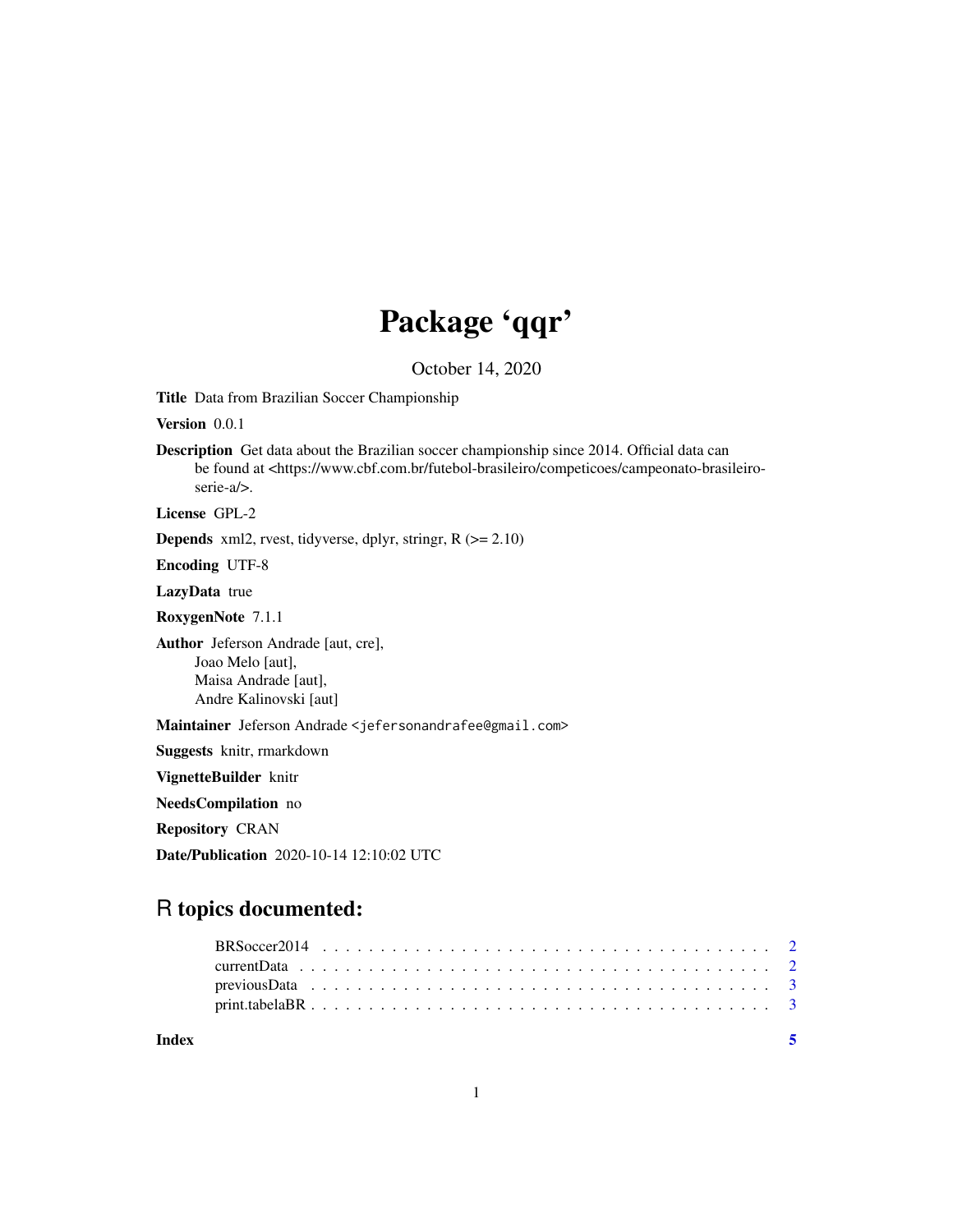#### Description

This data set gives the position of each Brazilian soccer team in the 2014th championship with the number of points, games played, victories, ties, defeats, goal difference, goals scored and goals suffered.

#### Usage

BRSoccer2014

#### Format

A data frame with 20 rows and 9 variables

Times name of the teams

- **P** number of points scored  $(3 * V + E)$
- **J** number of matches played  $(V + E + D)$
- V number of victories
- E number of ties
- D number of defeats
- SG goals difference (G GC)
- G goals scored
- GC goals suffered

#### Source

<https://www.tabeladobrasileirao.net/2014/serie-a/>

<span id="page-1-1"></span>currentData *Get current data of the Brazilian soccer championship*

#### Description

Number of points, victories, defeats, ties and more info about the current Brazilian soccer championship

#### Usage

currentData()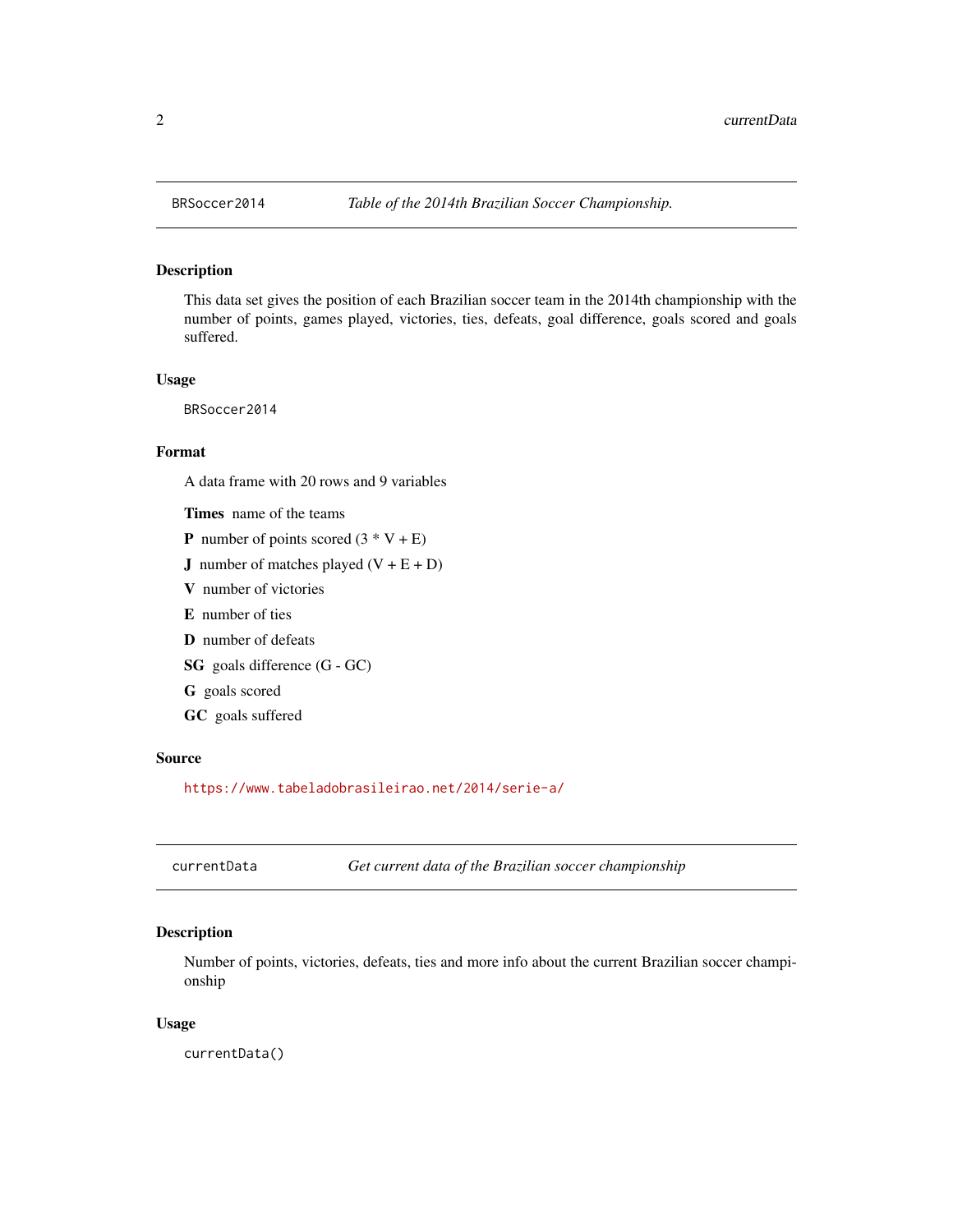#### <span id="page-2-0"></span>previousData 3

#### Value

An object with class *tabelaBR* containing the information of the Brazilian soccer championship from the year desired.

#### Examples

currentData()

<span id="page-2-1"></span>previousData *Get data from previous years of the Brazilian soccer championship*

#### Description

Number of points, victories, defeats, ties and more info about the Brazilian soccer championship of a year from 2015 to 2019

#### Usage

previousData(year)

#### Arguments

year The year of the championship for which the table is desired

#### Value

An object with class *tabelaBR* containing the information of the Brazilian soccer championship from the year desired.

#### Examples

previousData(2019)

print.tabelaBR *Print for* tabelaBR *objects*

#### Description

Print objects with class *tabelaBR*.

#### Usage

## S3 method for class 'tabelaBR'  $print(x, \ldots)$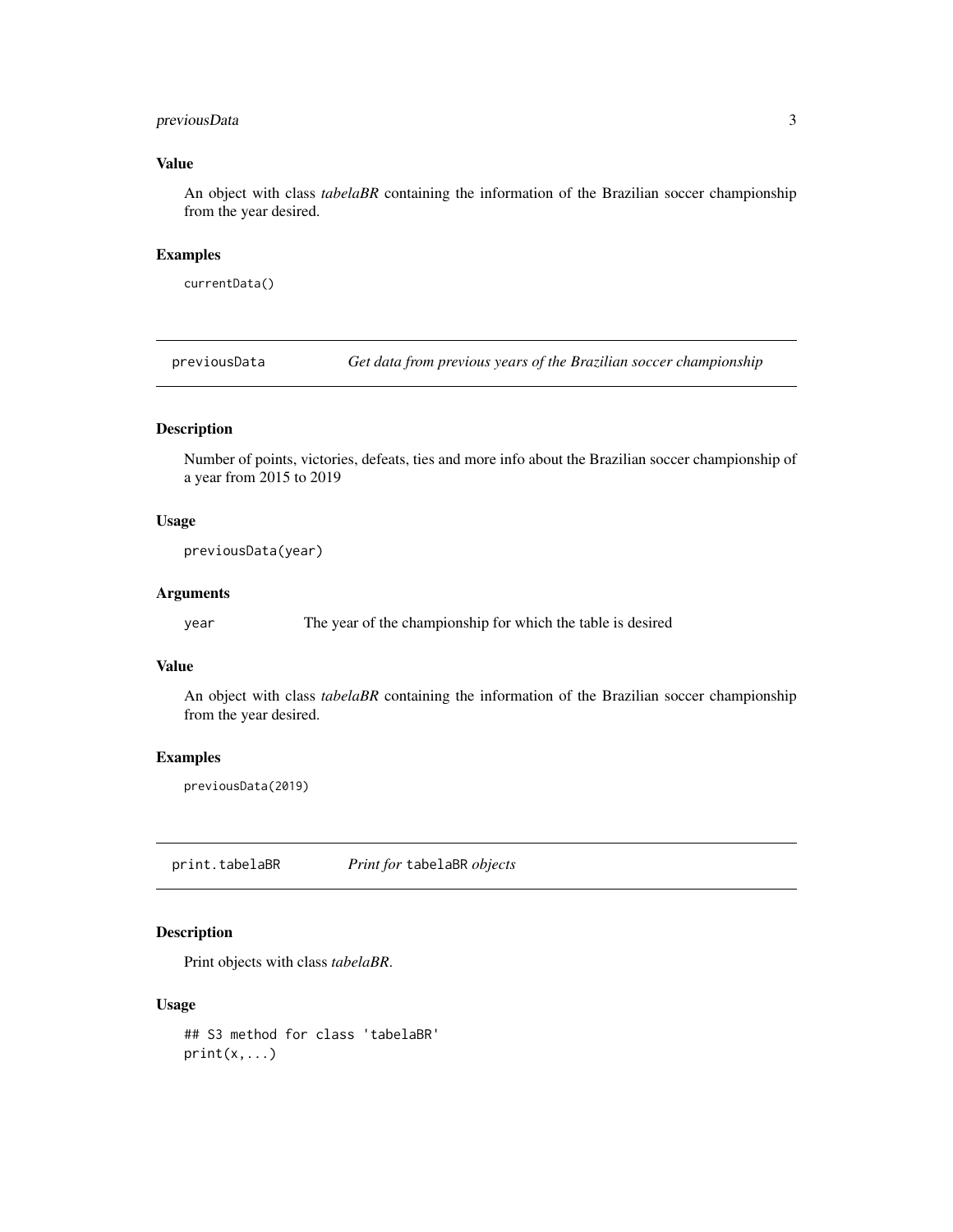## <span id="page-3-0"></span>Arguments

| X        | An object with class <i>tabelaBR</i> .             |
|----------|----------------------------------------------------|
| $\cdots$ | further arguments passed to or from other methods. |

## See Also

[previousData](#page-2-1), [currentData](#page-1-1)

# Examples

tabela = previousData(2019) print(tabela)